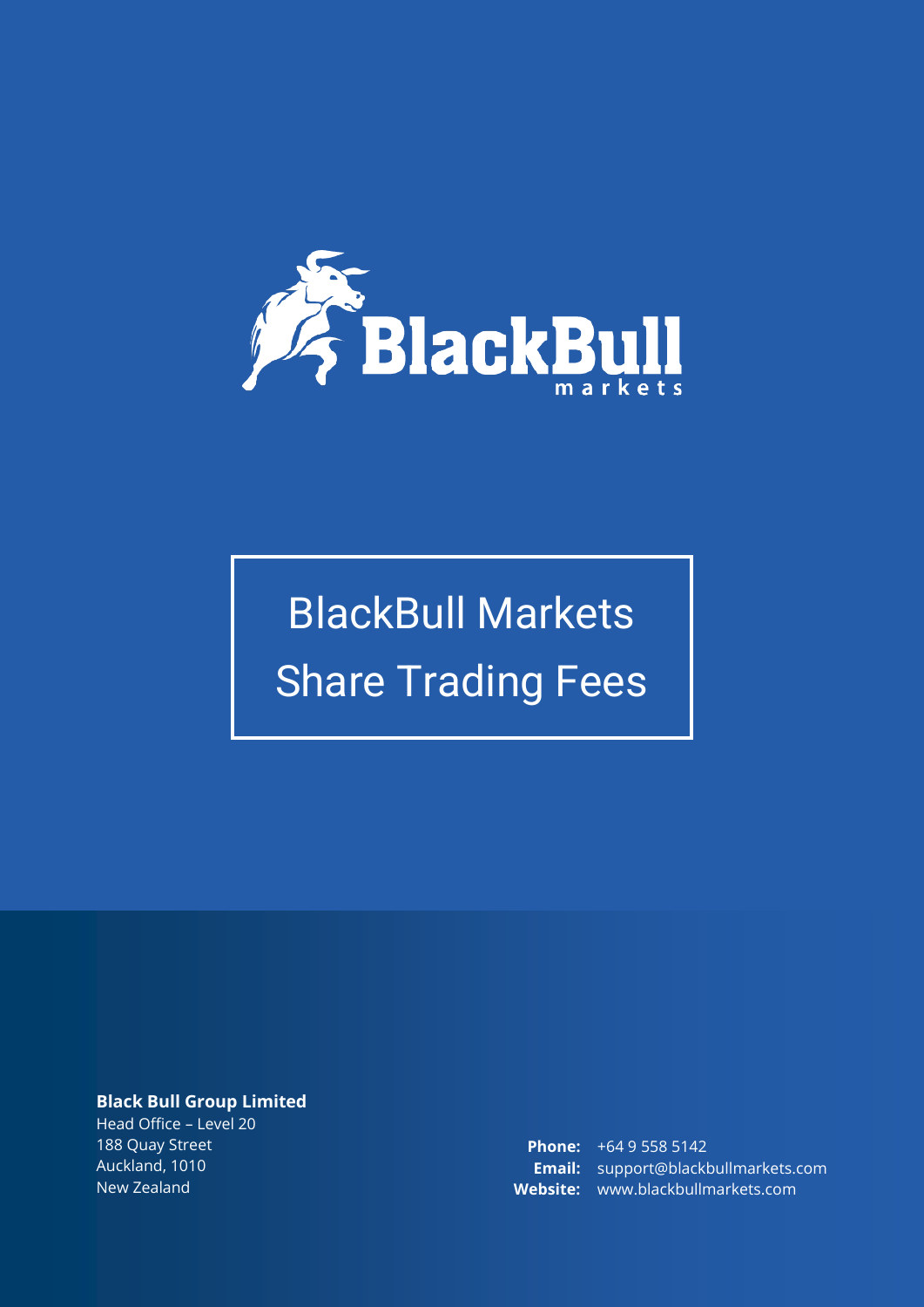# How we calculated our fees

# US Market

#### • **BlackBull Markets**

- o FX calculated as
	- trade value  $*$  0.03% with a min of  $\sim$  10 NZD
- Transaction fee calculated as highest of 5 USD OR;
	- # of shares \* 0.01 (without exceeding 1.5% total trade value)

#### **Sharesies**

- FX calculated as
	- trade value \* 0.4%
- Transaction fee calculated as
	- $\bullet$  0.5% < USD 3,000 trade value, then 0.1% on portion > 3000
- **Stake**
- FX Fee
	- Trade value \* 1%
	- No transaction fee

#### **Hatch**

- FX fee
	- Trade value \* 0.5%
	- Transaction fee
		- USD \$3 for first 300 shares, then an additional USD \$0.01 for every share after

# Australian Market

#### • **BlackBull Markets**

- o FX calculated as
	- trade value  $*$  0.03% with a min of  $\sim$  10 NZD
	- Transaction fee calculated as
		- Highest of AUD 9.95, or Trade value \* 0.1%

#### **Sharesies**

- FX calculated as
	- trade value \* 0.4%
- Transaction fee calculated as
	- $\bullet$  0.5% < AUD 3,000 trade value, then 0.1% on portion > 3000

#### **Stake**

- FX Fee
	- Trade value \* 1%
- AUD 3 per trade, as [per their marketing announcement](https://hellostake.com/au/asx)

# New Zealand Market

#### • **BlackBull Markets**

- o Transaction fee calculated as highest of
	- 9NZD OR;
	- 0.2% < NZD 10,000, then 0.12% on portion >10000 to 20,000, then 0.08% on portion >20,000

#### **Sharesies**

- Transaction fee calculated as
	- $\blacksquare$  0.5% < NZD 3,000 trade value, then 0.1% on portion > 3000

#### **Jarden [\(pre-funded with Jarden Direct Cash Account](https://www.jardendirect.co.nz/pricing)**)

- Transaction fee calculated as
	- NZD \$29.90 on trades <NZD \$15,000, then 0.2% on portion >15,000

**ASB**

- Transaction fee
	- \$15 (up to and including NZ\$1,000)
	- \$30 (over NZ\$1,000 and up to and including NZ\$10,000)
	- 0.30% (over NZ\$10,000)

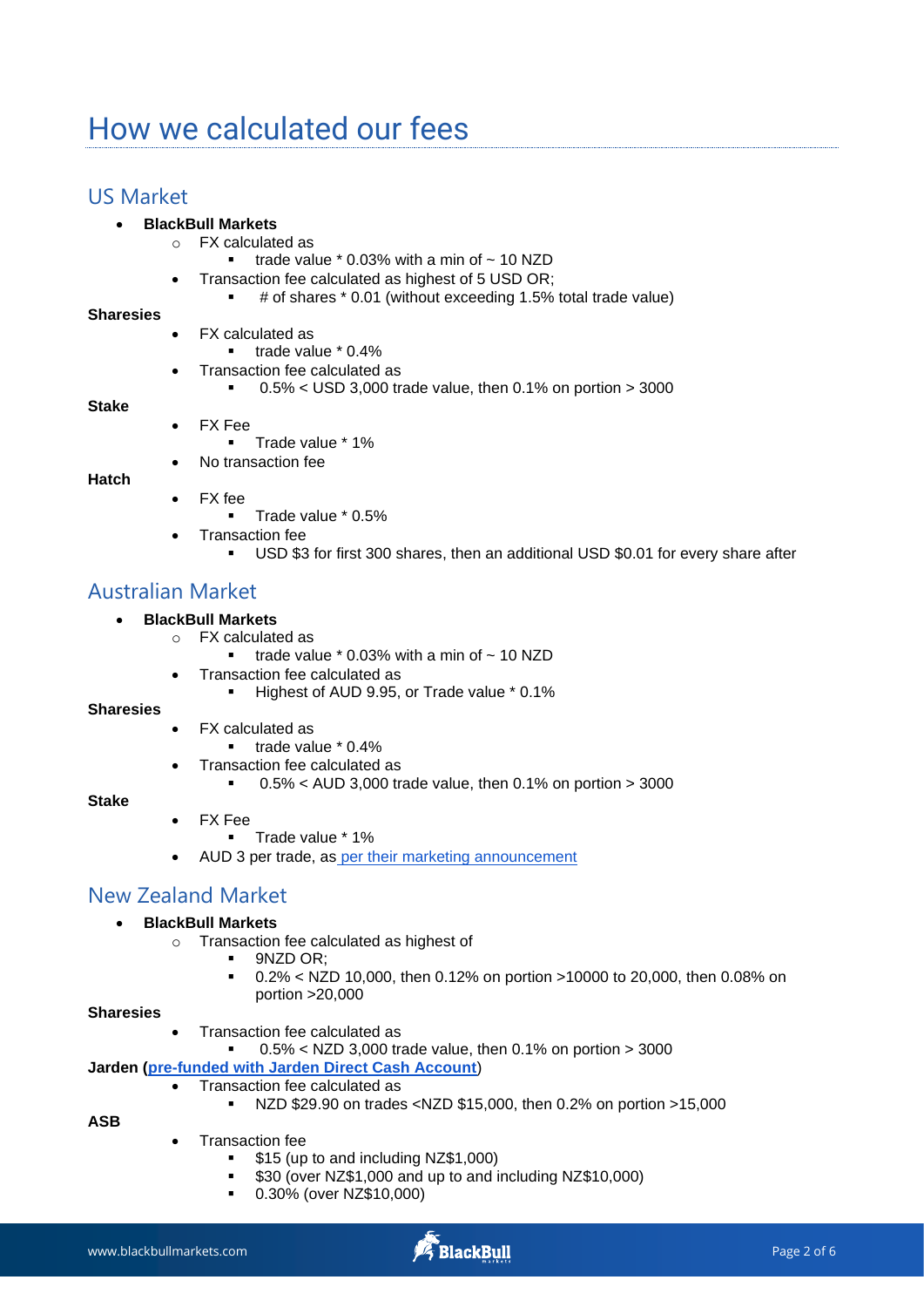# The examples used

Investing USD \$3000 in Gamestop

|                        | <b>BlackBull Markets</b> | <b>Sharesies</b> | <b>Stake</b> | Hatch |
|------------------------|--------------------------|------------------|--------------|-------|
| FX Fee                 | 7.15                     | 12               | 30           | 15    |
| <b>Transaction Fee</b> | 5                        | 15               | U            | 3     |
| Total                  | 12.15                    | 27               | 30           | 18    |

# Investing USD \$5000 in Apple

|                        | <b>BlackBull Markets</b> | <b>Sharesies</b> | <b>Stake</b> | Hatch |
|------------------------|--------------------------|------------------|--------------|-------|
| FX Fee                 | 7.15                     | 20               | 50           | 25    |
| <b>Transaction Fee</b> | 5                        | 17               | U            | د     |
| Total                  | 12.15                    | 37               | 50           | 28    |

Investing USD \$10,000 in Amazon

|                        | <b>BlackBull Markets</b> | <b>Sharesies</b> | <b>Stake</b> | Hatch |
|------------------------|--------------------------|------------------|--------------|-------|
| <b>FX</b> Fee          | 7.15                     | 40               | 100          | 50    |
| <b>Transaction Fee</b> | 5                        | 22.              | U            | 3     |
| Total                  | 12.15                    | 62               | 100          | 53    |

Investing USD \$20,000 in Tesla

|                        | <b>BlackBull Markets</b> | <b>Sharesies</b> | <b>Stake</b> | Hatch |
|------------------------|--------------------------|------------------|--------------|-------|
| <b>FX</b> Fee          | 7.15                     | 80               | 200          | 100   |
| <b>Transaction Fee</b> | 5                        | 32               | 0            | 3     |
| Total                  | 12.15                    | 112              | 200          | 103   |

# **Australian Market**

Investing AUD \$3,000 in Woolworths (assuming share price of AUD \$40.00)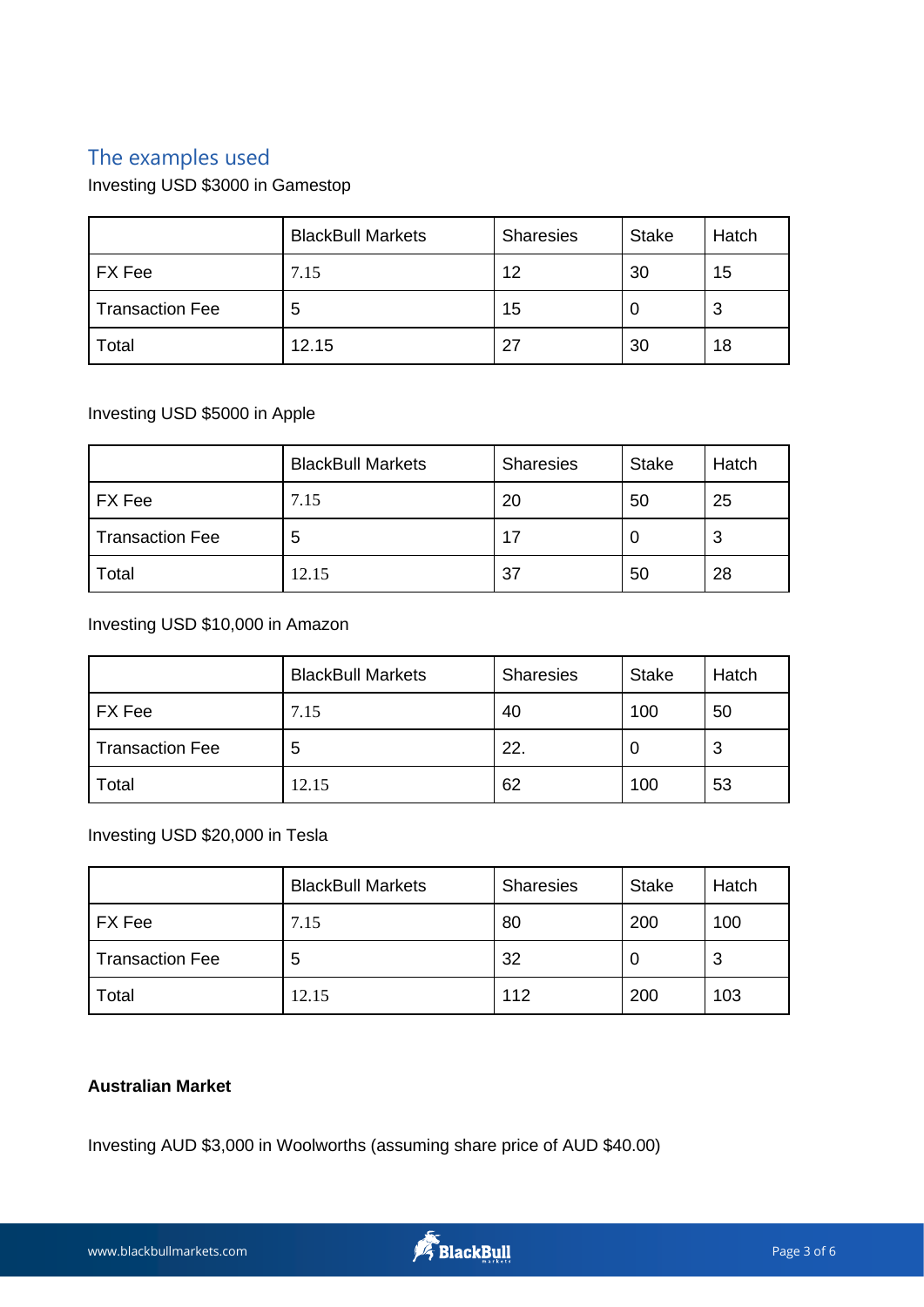|                        | <b>BlackBull Markets</b> | <b>Sharesies</b> | <b>Stake</b> |
|------------------------|--------------------------|------------------|--------------|
| FX Fee                 | 9.5                      | 12               | 30           |
| <b>Transaction Fee</b> | 9.95                     | 15               | 3            |
| Total                  | 19.45                    | 27               | 33           |

Investing AUD \$5,000 in Dominos (Assuming share price of AUD \$161.28)

|                        | <b>BlackBull Markets</b> | <b>Sharesies</b> | <b>Stake</b> |
|------------------------|--------------------------|------------------|--------------|
| FX Fee                 | 9.5                      | 20               | 50           |
| <b>Transaction Fee</b> | 9.95                     | 17               | 3            |
| Total                  | 19.45                    | 37               | 53           |

Investing AUD \$10,000 in Afterpay (assuming share price of AUD \$120.48)

|                        | <b>BlackBull Markets</b> | <b>Sharesies</b> | <b>Stake</b> |
|------------------------|--------------------------|------------------|--------------|
| FX Fee                 | 9.5                      | 40               | 100          |
| <b>Transaction Fee</b> | 10                       | 22               | 3            |
| Total                  | 19.5                     | 62               | 103          |

## **New Zealand Market**

NZD \$9.00 minimum Trade Tiers:

- 0.2% for the first NZD \$10,000 portion
- 0.12% for the next NZD \$10,000 portion
- 0.08% for the portion above NZD \$20,000

|       | <b>BlackBull Markets</b> | Sharesies |
|-------|--------------------------|-----------|
| 2000  | 9                        | 10        |
| 5000  | 10                       | 17        |
| 10000 | 20                       | 22        |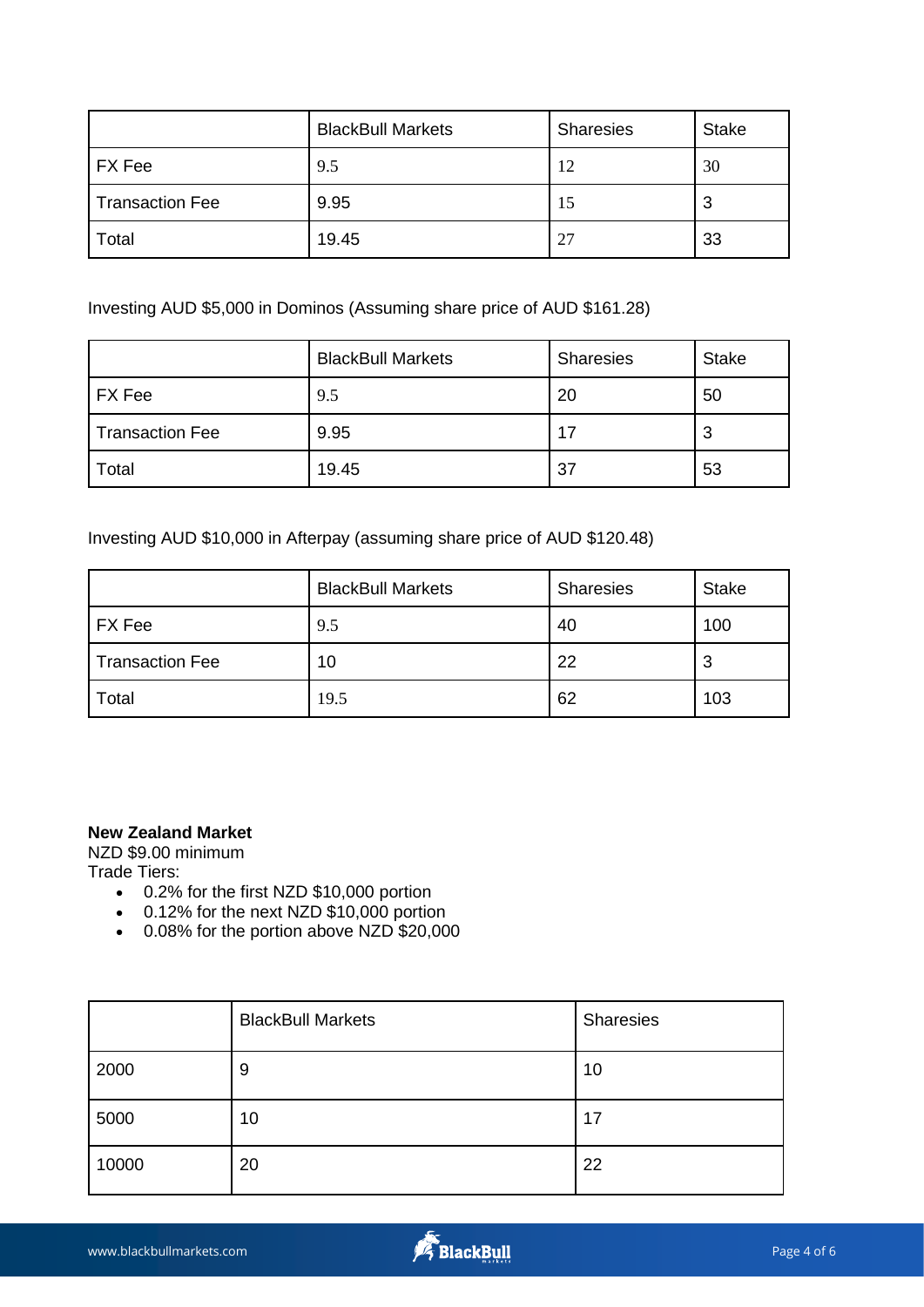| 50000 | ഹ  |
|-------|----|
| 56    | ◡∠ |

*Disclaimers:*

*ASX and NZX shares were rounded figures for easy representation of trade value US Shares assumed fractional share trading available on all platforms Formulas used as at 15/09/2021, fee structures pulled from public company websites*